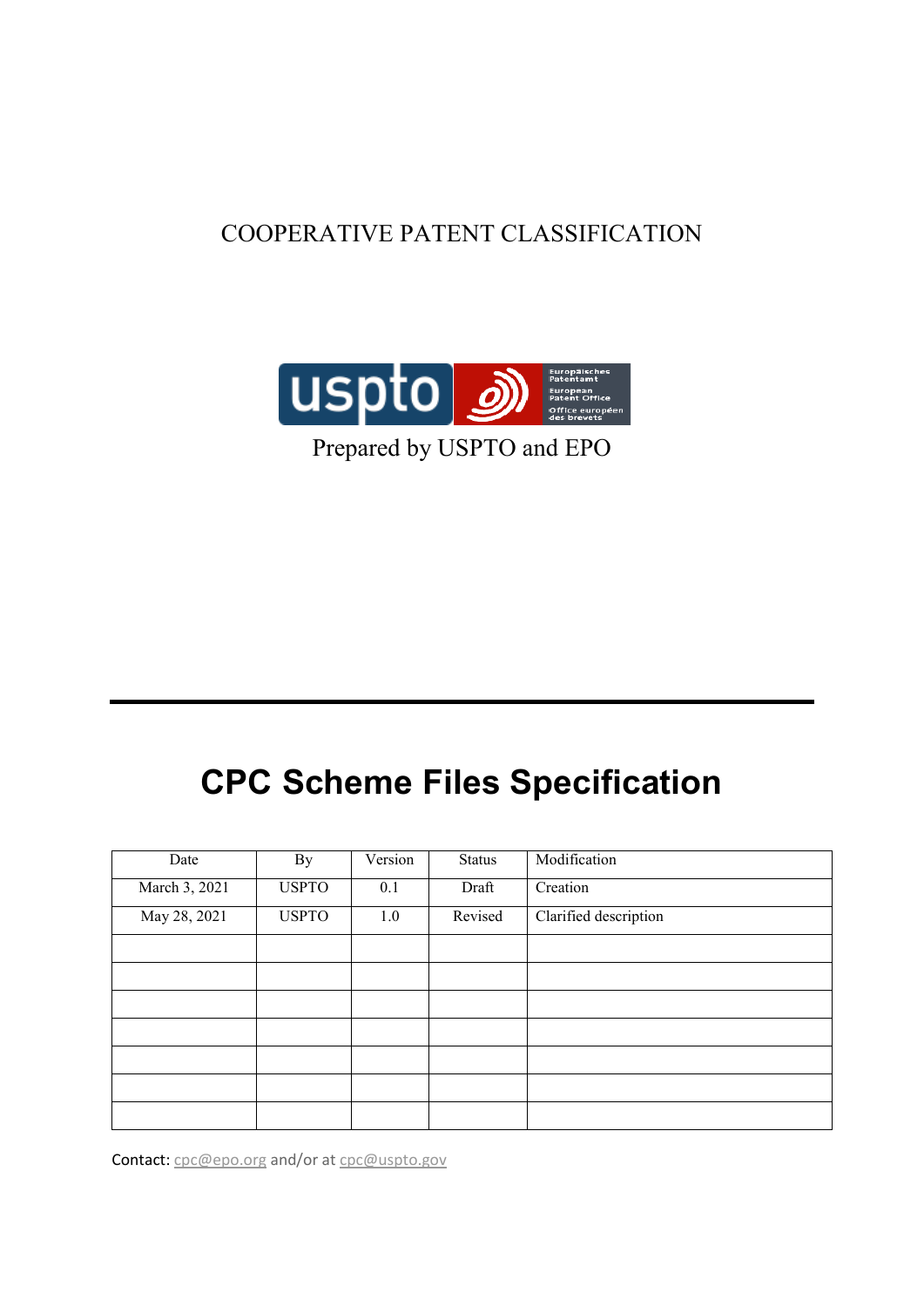# **Table of Contents**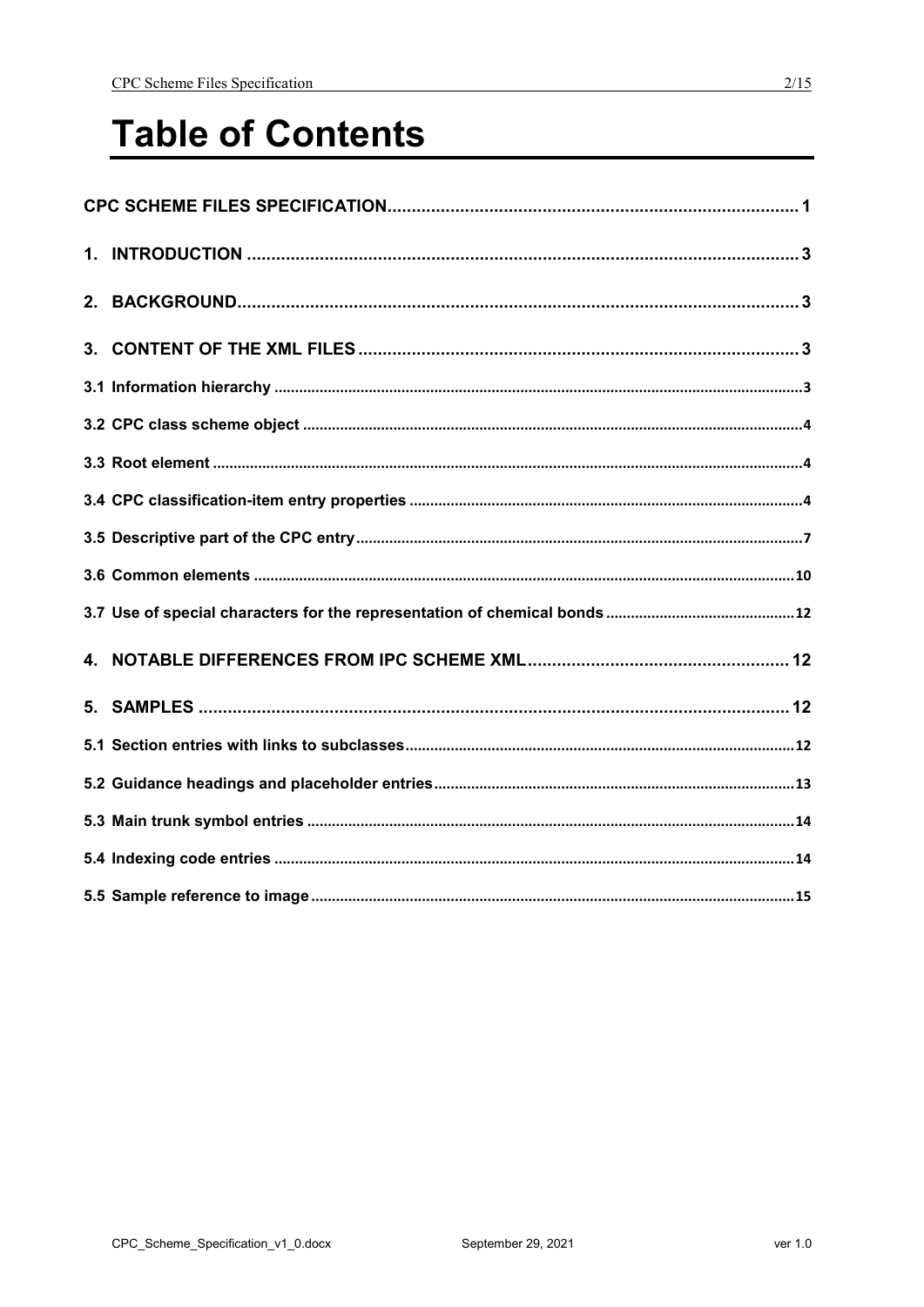# 1. INTRODUCTION

- The purpose of this document is to describe the structure and content of the Cooperative Patent Classification (CPC) scheme files corresponding to the following W3C XML Schema:
	- cpc-scheme-v1\_7.xsd (effective in the 2016.11 CPC release).

# 2. BACKGROUND

- In January 2013, the CPC was launched as a joint patent classification system based on the European classification system (ECLA), also including practices from the United States Patent Classification (USPC) system. The CPC is based on the International Patent Classification (IPC) system, and shares the same general structure of the IPC Scheme and Definitions.
- The CPC Scheme XML files serve as the authoritative data source of the CPC Scheme. The CPC Scheme XML is intended for upload into IT systems each time a new version of the CPC becomes available.
- This specification describes the Scheme information exchanged as well as notable differences from the IPC XML structure.

# 3. CONTENT OF THE XML FILES

The XML files are encoded in Unicode UTF-8 character set. Special characters beyond the Basic Latin character set are encoded using numeric character references.

## **3.1 Information hierarchy**

The CPC Scheme is subdivided into one section index file (cpc-scheme.xml), a set of files corresponding to each Section (e.g. cpc-scheme-B.xml, ...), and a set of files corresponding to each Subclass (e.g. cpcscheme-A61K.xml, …).

The CPC Scheme XML is arranged hierarchically (from top-down):

- (for section files): Section, Subsection (including placeholders), Class, Subclass
- (for subclass files): Subclass, Guidance heading (including placeholders), Main group, Subgroups (up to 12 dots)

Contrary to the IPC Scheme XML, the CPC Scheme XML consists only of "structured" entries. In the IPC Scheme XML, non-structured entries include: Subsections, Guidance headings, Notes, Subclass Indices (not adopted in CPC).

In order to maintain the hierarchical structure, placeholders are given for entries corresponding subsections and guidance headings in the CPC XML where no subsections or guidance headings occur within the scope of the Section or Subclass.

In addition, Notes (and Warnings) are always located with the CPC entry (symbol, or rarely, guidance headings).

In the CPC Scheme XML, properties are defined in attributes.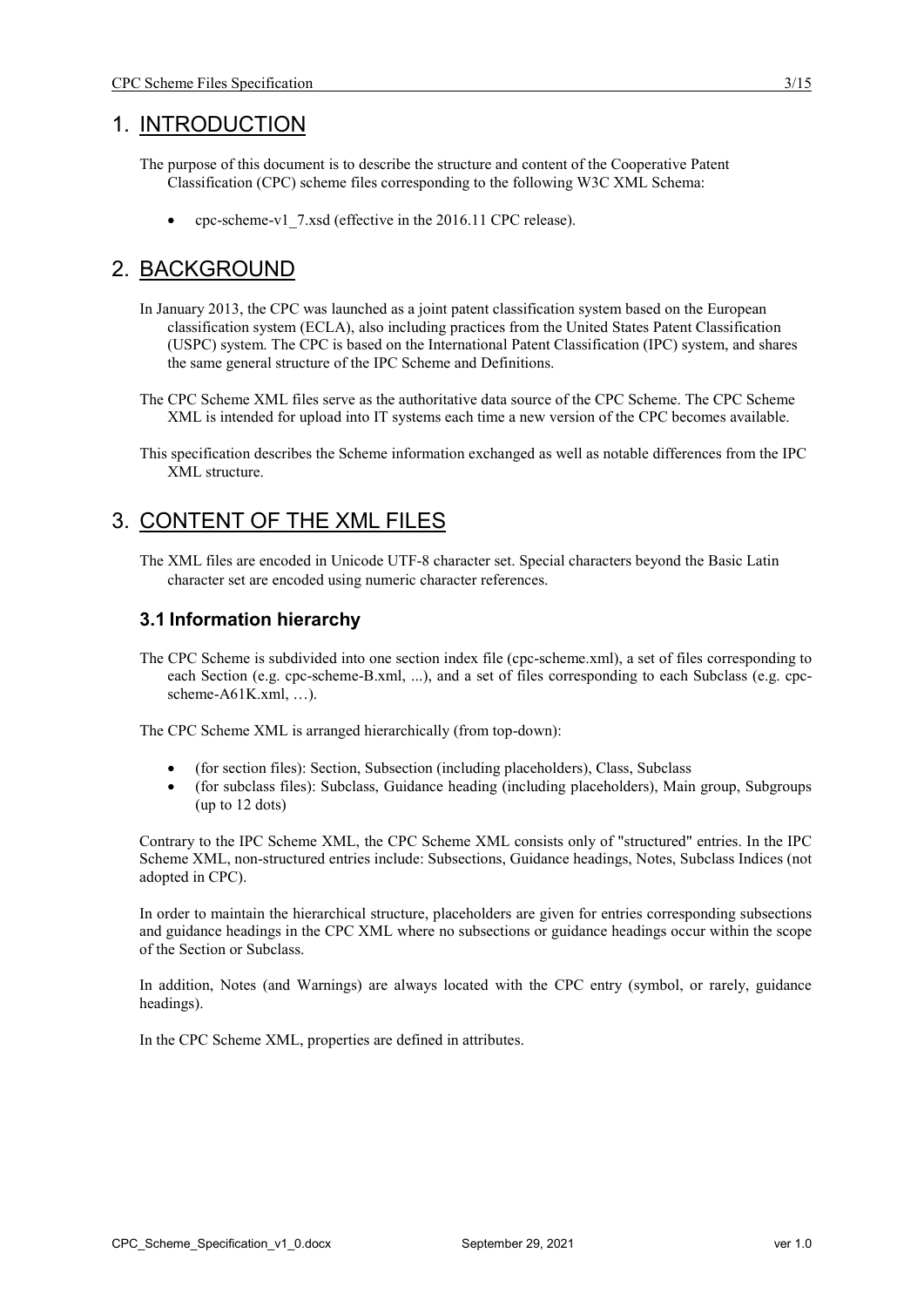## **3.2 CPC class scheme object**

The file contains a list of CPC class scheme objects, each including

- One CPC entry (classification-item)
	- o Properties of the CPC entry (symbol, level, …)
	- o Descriptive part of the CPC entry (title, note, warning)

#### **3.3 Root element**

In the CPC Scheme, the root element name is class-scheme. The root element contains classificationitem elements, which are hierarchically arranged.

#### 3.3.1 CPC class-scheme element properties

Name: publication-date

Indicates the date of entry into force of the corresponding CPC version.

Name: scheme-type

Value: "cpc" corresponds to the classification scheme system.

Name: publication-type

Value: "official". Indicates the type of publication.

# **3.4 CPC classification-item entry properties**

Within the classification-item element, the following properties exist:

#### 3.4.1 breakdown-code

Name: breakdown-code

- Value: Originally intended to distinguish breakdown indexing codes from orthogonal indexing codes. Breakdown indexing codes are 2000-series (additional-only) subgroups of main groups used to represent invention information. Orthogonal indexing codes correspond to those 2000-series main groups and their subgroups, which are used to identify additional-only information. This attribute is currently used to indicate any indexing code.
- true = Any indexing code (includes **both** breakdown codes and orthogonal codes).
- false (default) = A entry which does not correspond to an indexing code.

#### 3.4.2 not-allocatable

Name: not-allocatable

Value: Used to indicate that documents cannot be allocated to this symbol for classification. A symbol is allocatable only when it corresponds to a group or subgroup.

- $true = documents$  cannot be allocated to this entry
- false (Default) = documents can be allocated to the symbol of this entry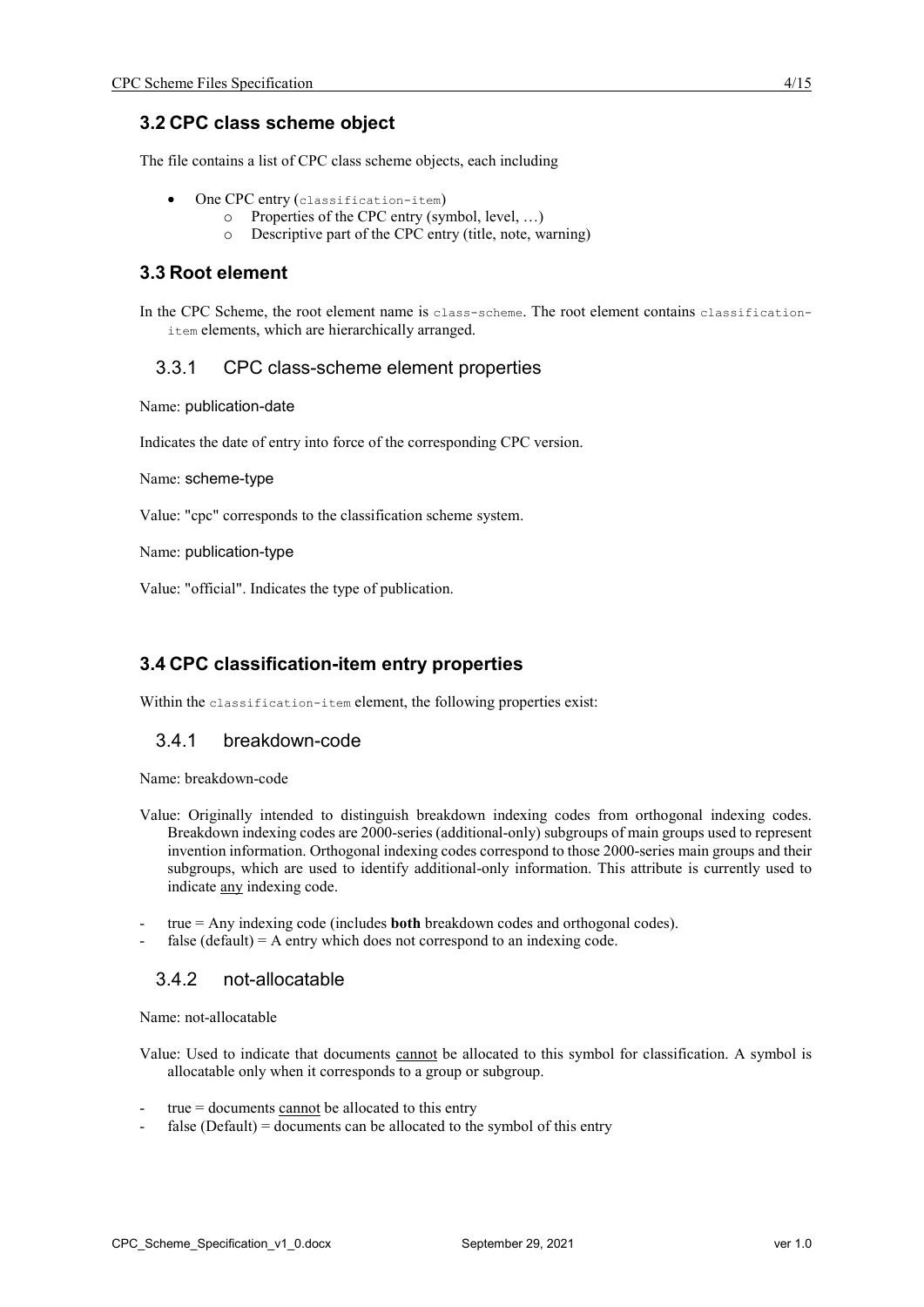## 3.4.3 level

#### Name: level

Value: Indicates the hierarchical indent level of the entry. Note that Guidance and Subsection headings are considered part of the hierarchy in the CPC (contrary to the IPC).

- $2$  = Section
- $3 =$  Subsection, or a subsection placeholder in order to maintain the hierarchical structure)
- $4$  = Class
- $5 = Subclass$
- $6 =$  Guidance heading, or a guidance heading placeholder in order to maintain the hierarchical structure
- $7 =$ Main group
- $8-19$  = Subgroups from 1 dot to 12 dots (respectively)

#### 3.4.4 additional-only

Name: additional-only

Value: Used to indicate symbols which can only have a classification value of "additional information." All 2000-series symbols (indexing codes) and Y-series symbols are given a value of "true". All other symbols should be given a value of "false". Applies only when attribute not-allocatable indicates that documents may be allocated.

- $true = the corresponding group can only be allocated as "additional information"$
- false = the corresponding group can be allocated as either of "additional information" or "invention" information"

#### 3.4.5 link-file

#### OPTIONAL

Name: link-file

Value: name of the corresponding subclass XML file, when the classification-item element appears in a section XML file. Used to link section and subclass XML together. For example, Section B would contain a link to the file "cpc-scheme-B01K.xml" corresponding to the subclass entry.

#### 3.4.6 sort-key

Name: sort-key

Value: formatted symbol for sorting purposes. "Main trunk" symbols have sort-keys which are identical to the symbol. Indexing codes are assigned sort-keys equivalent to the group part minus 2000.

Scheme symbols appear in alphanumerical order according to their sort-keys.

For example, group A61K 2039/505 has a sort-key of 'A61K 39/505', and appears in the CPC Scheme after group A61K 39/44. Breakdown indexing codes (e.g. A61K 2039/505) have sort-keys which place them subordinate to a main trunk symbol, while orthogonal indexing codes (e.g. C07K 2317/00) have sortkeys which place them toward the end of the subclass Scheme.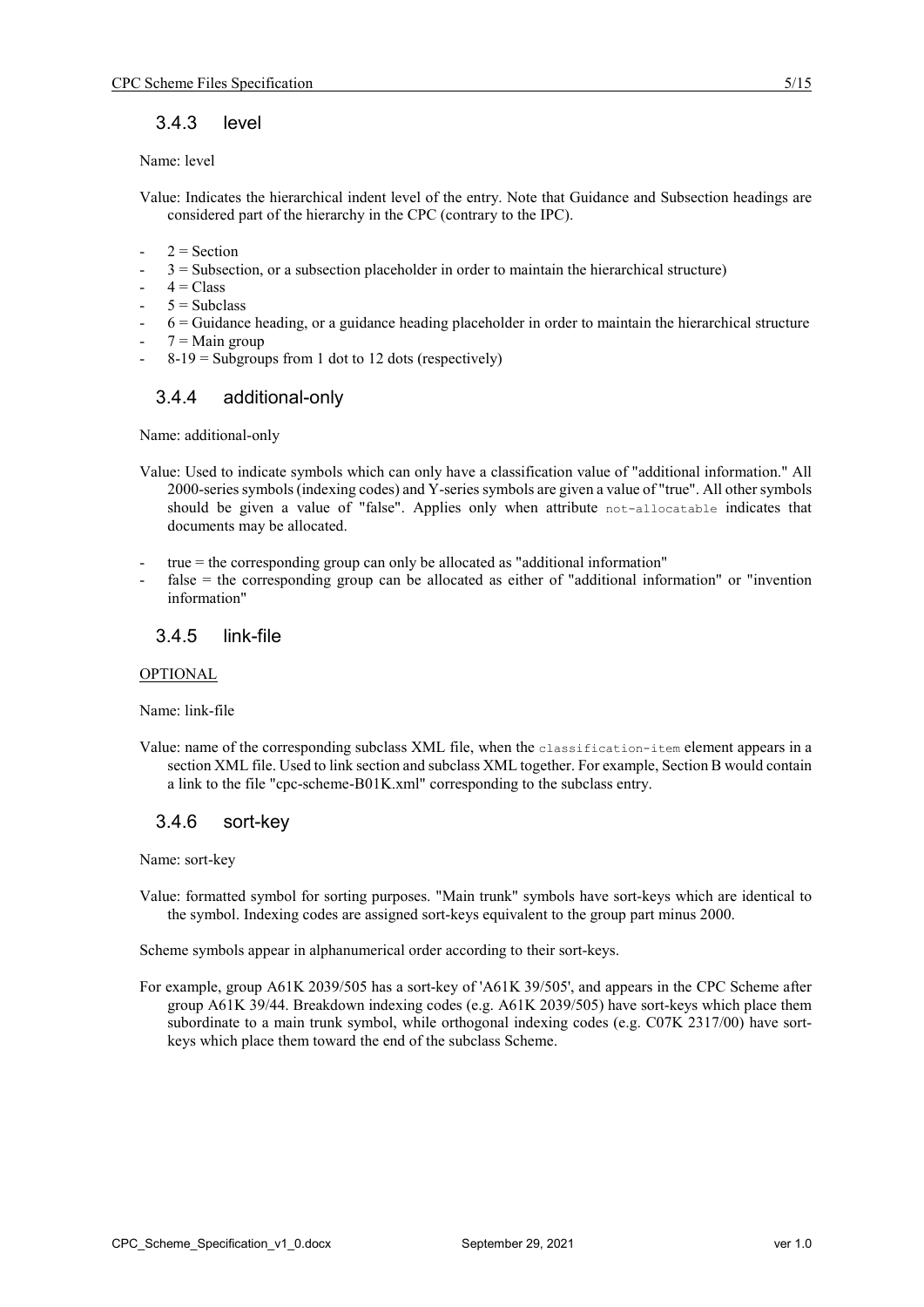## 3.4.7 definition-exists

#### OPTIONAL

Name: definition-exists

Value:

- $true = A$  Definition exists for this symbol. In CPC, Definitions are only available at the Subclass or Group level.
- $false = No$  Definition exists for this symbol.

# 3.4.8 ipc-concordant

#### **OPTIONAL**

Name: ipc-concordant

- Value: Indicates the symbol in the IPC Scheme where the subject-matter corresponds. Where there is no IPC Scheme equivalent, CPCONLY is given (e.g. Y-series symbols and CPC-only orthogonal indexing codes). The full collection of IPC-concordant values comprises the master CPC-to-IPC Concordance List (CICL). IPC-concordant values are provided for all allocatable CPC symbols (groups and subgroups). Since CPC is in most of the cases a refinement of the current IPC, this attribute typically reflects this extension of IPC. In most cases, the value of this attribute corresponds to the closest IPC parent group from which CPC extends.
- CPCONLY, or
- an existing IPC symbol (corresponding to IPC numbering. For instance, if an indexing code corresponds to an IPC indexing group, the CPC classification symbol will have CPC's 2000-series numbering convention, but the IPC-concordant value will correspond to the symbol number as it appears in IPC).
- The IPC-concordant values are updated when the IPC scheme is updated and/or through revision of the CPC. The IPC-concordant value is provided through intellectual feedback, and cannot be used to infer the hierarchical relationship between the CPC and IPC schemes.

#### 3.4.9 c-set-base-allowed

#### OPTIONAL

Name: c-set-base-allowed

- Value: Indicates if a symbol is allowed for allocation as the first symbol in any combination set (rank 1). The symbol should only be used as a base symbol in accordance with the particular C-Set rule governing the area. This information corresponds to the "List of technical areas where Combination Sets are authorised for classification" available on cpcinfo.org.
- true = the symbol may be used as a base symbol in a C-Set, in accordance with the relevant C-Set rules
- $false =$  the symbol cannot be used as a base symbol in any C-Set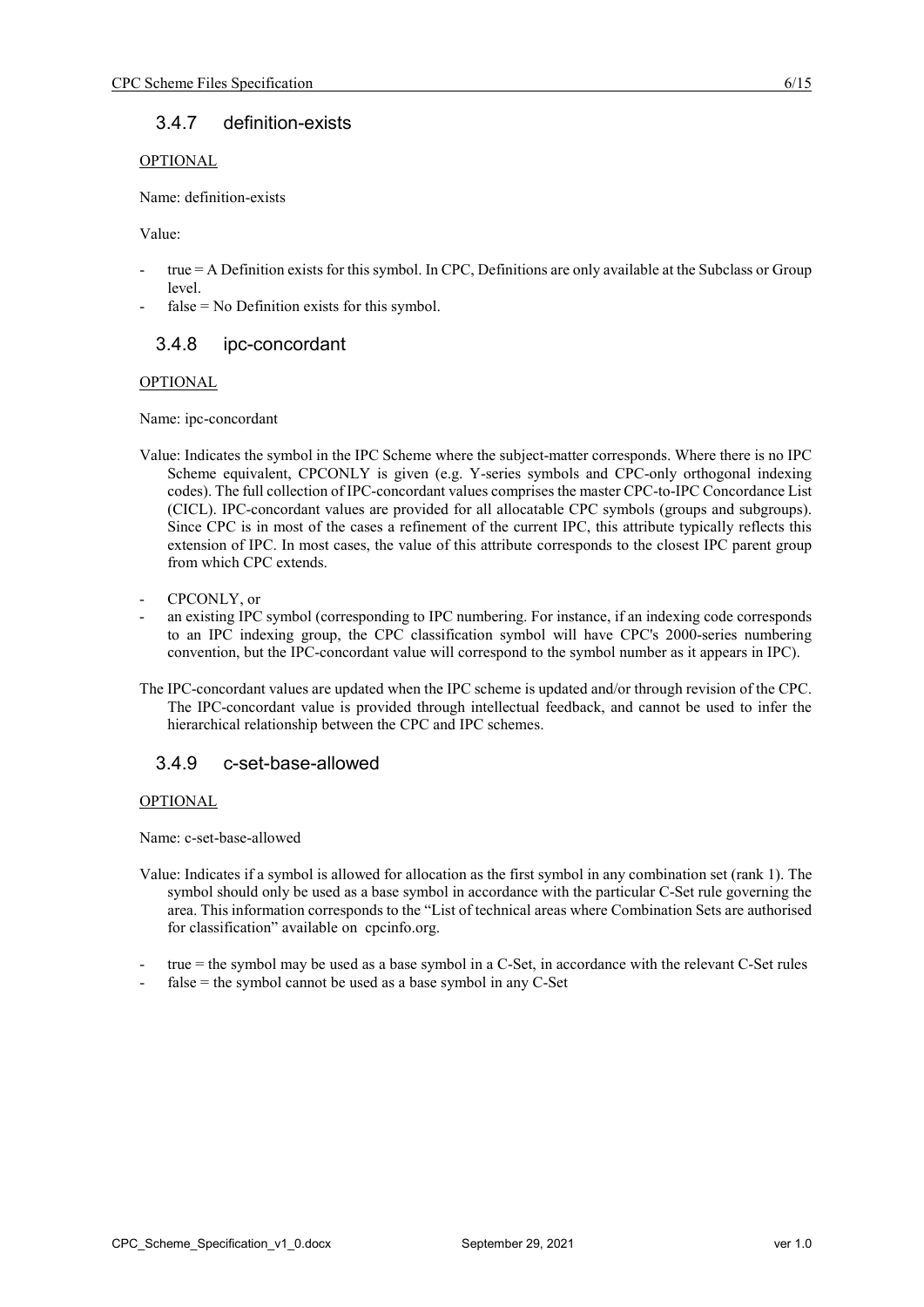#### OPTIONAL

Name: c-set-subsequent-allowed

Value: Indicates if a symbol is allowed for allocation as a subsequent symbol in any combination set (rank 2 and further). The symbol should only be used as a subsequent symbol in accordance with the particular C-Set rule governing the area.

Due to current limitations with the data available in the "List of technical areas where Combination Sets are authorised for classification", this attribute is currently set to "true" for all groups which are not in Section Y.

- true = the symbol may be used as a subsequent symbol in a C-Set, in accordance with the relevant C-Set rules
- $false = the$  symbol cannot be used as a subsequent symbol in any C-Set

## 3.4.11 date-revised

Name: date-revised

Value: Indicates the CPC publication version where an update to the symbol, indent, title, or notes/warnings may have been made. This is not an authoritative indication of revision.

# 3.4.12 status

Name: status

Value: Indicates the status of the symbol as published or frozen.

- published (Default) = Symbol is active in the published scheme.
- frozen = Indicates that the group will be deleted after reclassification of documents is completed in a process known as "finalisation". Documents currently allocated to a frozen group will be reclassified according to the Revision Concordance List. When a symbol is frozen, new documents cannot be allocated.

# **3.5 Descriptive part of the CPC entry**

- CPC descriptive elements are content-oriented, rather than data-oriented. Therefore, components of a title, such as title parts and reference parts (as governed by the "Guide to the IPC"), are not directly reflected in the title components.
- For example, the title for A23F 5/243 is "{Liquid, semi-liquid or non-dried semi-solid coffee extract preparations; Coffee gels; Liquid coffee in solid capsules (A23F 5/246 takes precedence)}"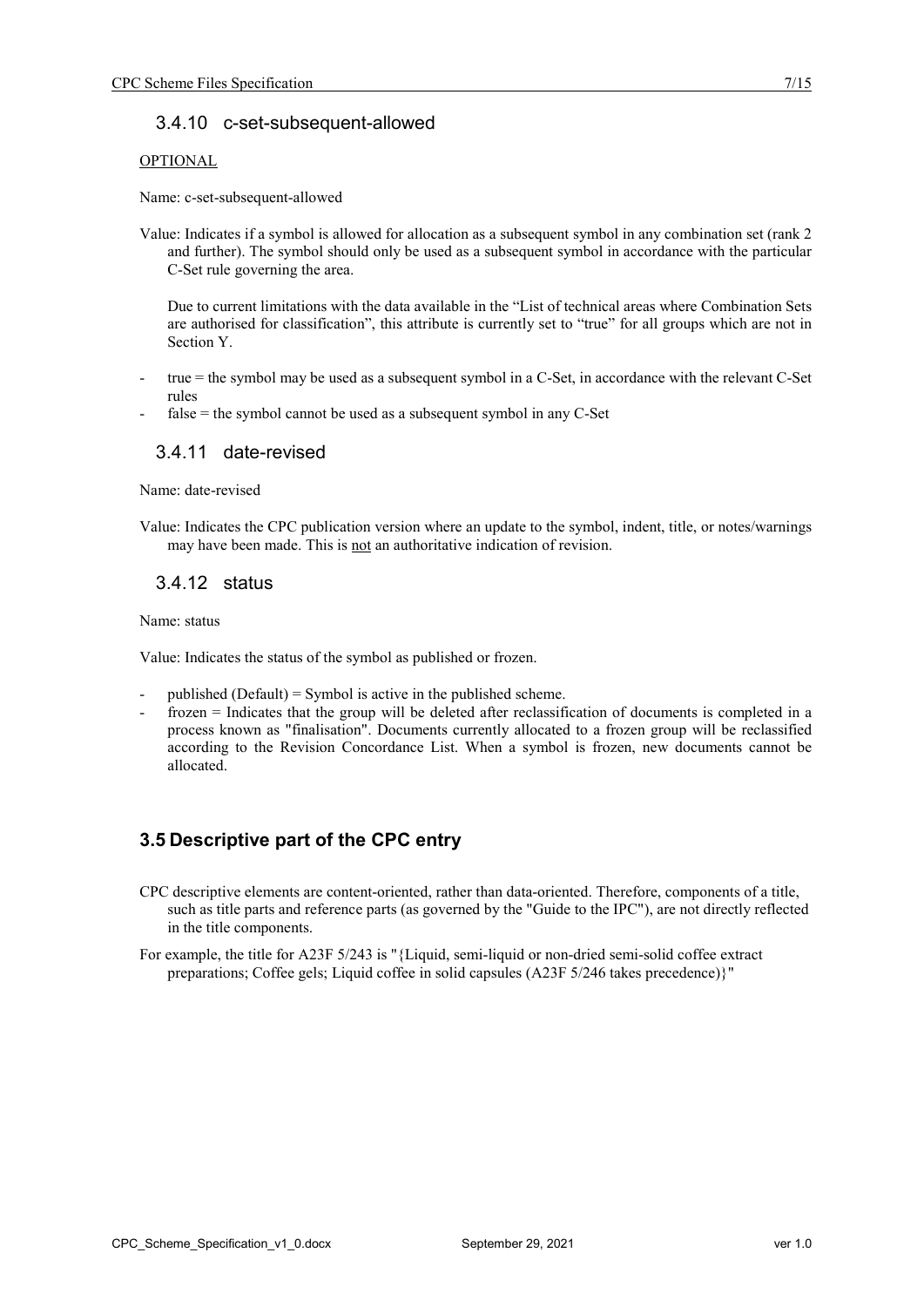This group has three title parts, and one reference part associated with the last title part. This title is represented in XML in the following manner, with a single  $\pm$ itle-part element:

```
<class-title date-revised="2013-01-01">
     <title-part>
         <CPC-specific-text>
              <text>Liquid, semi-liquid or non-dried semi-solid coffee 
extract preparations; Coffee gels; Liquid coffee in solid capsules 
\langle/text>
              <reference>
                  <text><class-ref scheme="cpc">A23F5/246</class-ref> takes 
precedence</text>
            \langlereference>
         </CPC-specific-text>
     </title-part>
</class-title>
```
## 3.5.1 classification-symbol

The CPC symbol of the entry. For guidance or subsection heading entries, or their respective placeholder entries, the element classification-symbol corresponds to the first main group (or first class symbol for subsection headings). The classification-symbol is not displayed for heading entries or their placeholders (corresponding to classification-item attribute level of '3' or '6') in the presentation of the CPC Scheme.

#### 3.5.2 class-title

Text content for every CPC symbol title and guidance or subsection heading starts with a class-title.

#### 3.5.2.1 title-part

One or more title parts start with a title-part.

#### 3.5.2.2 CPC-specific-text

Contains text or reference elements. Represents text which should be specific only to CPC (and is not present in IPC). This element is used to indicate text which extends from the existing IPC title text. In addition, CPC-only groups which are breakouts (i.e. subgroups) of IPC groups would have the entire title text captured in a CPC-specific-text element. Due to legacy data quality issues, the presence or absence of CPC-specific-text cannot be interpreted as an authoritative indicator of differences between CPC and IPC. For presentation purposes, curly brackets (braces) surround text in this element.

#### 3.5.2.3 reference

Contains text or CPC-specific-text elements. For presentation purposes, parentheses surround text in this element. Reference parts are separated by a semicolon in the text element.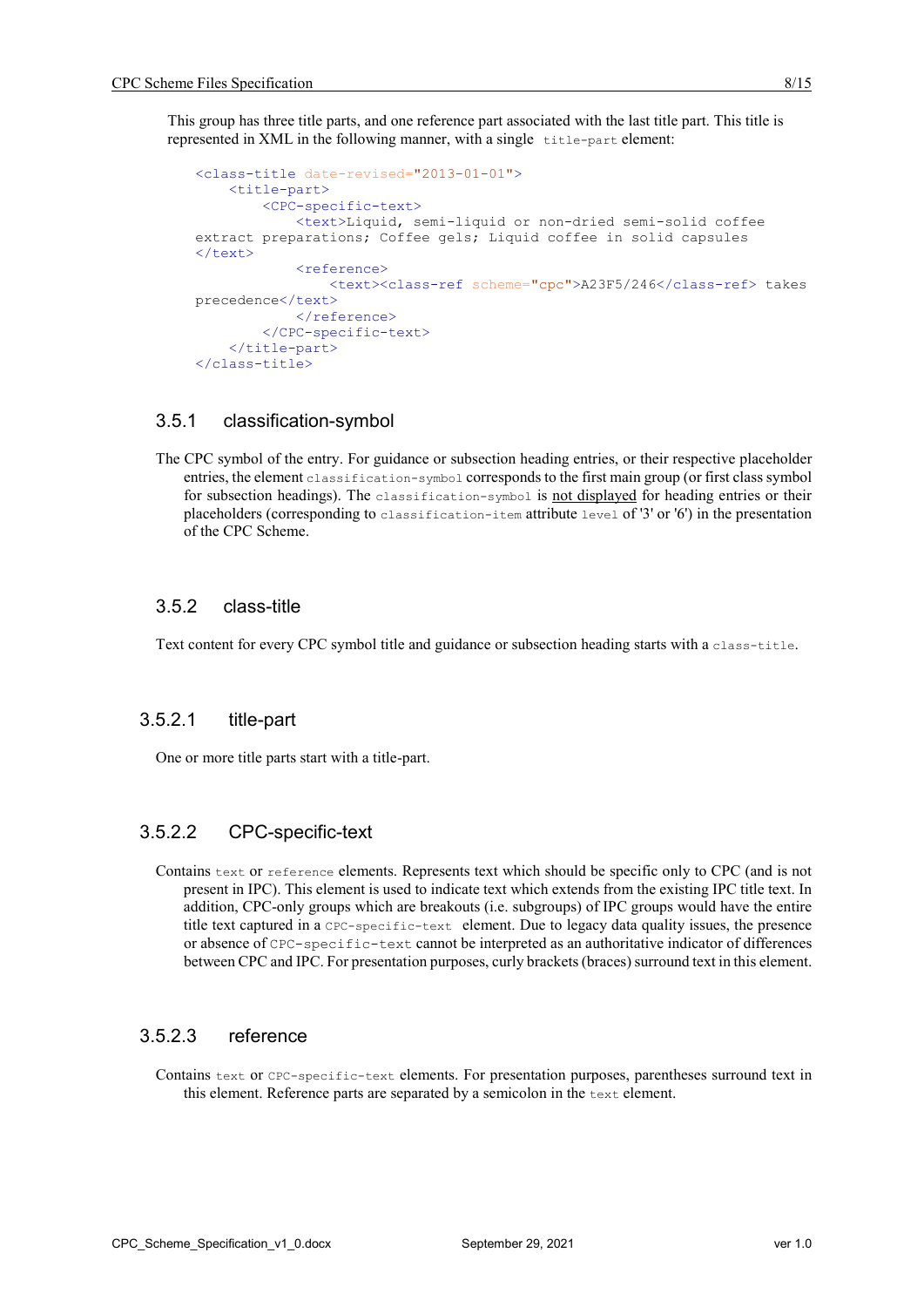## 3.5.2.4 text

mixed content model:

- UTF-8 encoded Unicode characters
- reference symbol element class-ref
- rich text elements: (u)nderline, (sub)script, (sup)erscript
- external image references: media

Note: the use of inline underline formatting is generally reserved to Latin phrases and certain standard expressions in the CPC Scheme.

#### 3.5.3 notes-and-warnings

Text content for all Scheme Notes or Warnings start with a notes-and-warnings element.

## 3.5.3.1 note

Contains one or more Notes or Warnings (each immediate child note-paragraph element within the note element). Multiple Notes and Warnings are automatically numbered in presentational views. For presentation purposes, a heading (e.g. "Note" or "Warning") precedes the note element content.

type attribute:

Value: value of "note" is to indicate Note content or value of "warning" to indicate Warning content.

#### 3.5.3.1.1 note-paragraph

mixed content model:

- UTF-8 encoded Unicode characters
- reference symbol element class-ref
- rich text elements: (u)nderline, (sub)script, (sup)erscript
- line break element br
- external image references: media
- CPC-specific-note element
- subnote list-style content
- table content
- (pre)formatted content: deprecated element used to convey content which should be displayed as a table. This element is being progressively removed or replaced with the table element.
- reclassification-date element

CPC-specific-note: Represents Note or Warning text which should be specific only to CPC (and is not present in IPC). Analogous to CPC-specific-text, CPC-only groups which are breakouts (i.e. subgroups) of IPC groups would have the entire Note (or Warning) text captured in a CPC-specificnote element. Due to legacy data quality issues, the presence or absence of CPC-specific-note cannot be interpreted as an authoritative indicator of differences between CPC and IPC. For presentation purposes, curly brackets (braces) surround text in this element.

#### Mixed content model:

- UTF-8 encoded Unicode characters
- reference symbol element class-ref
- rich text elements: (u)nderline, (sub)script, (sup)erscript
- external image references: media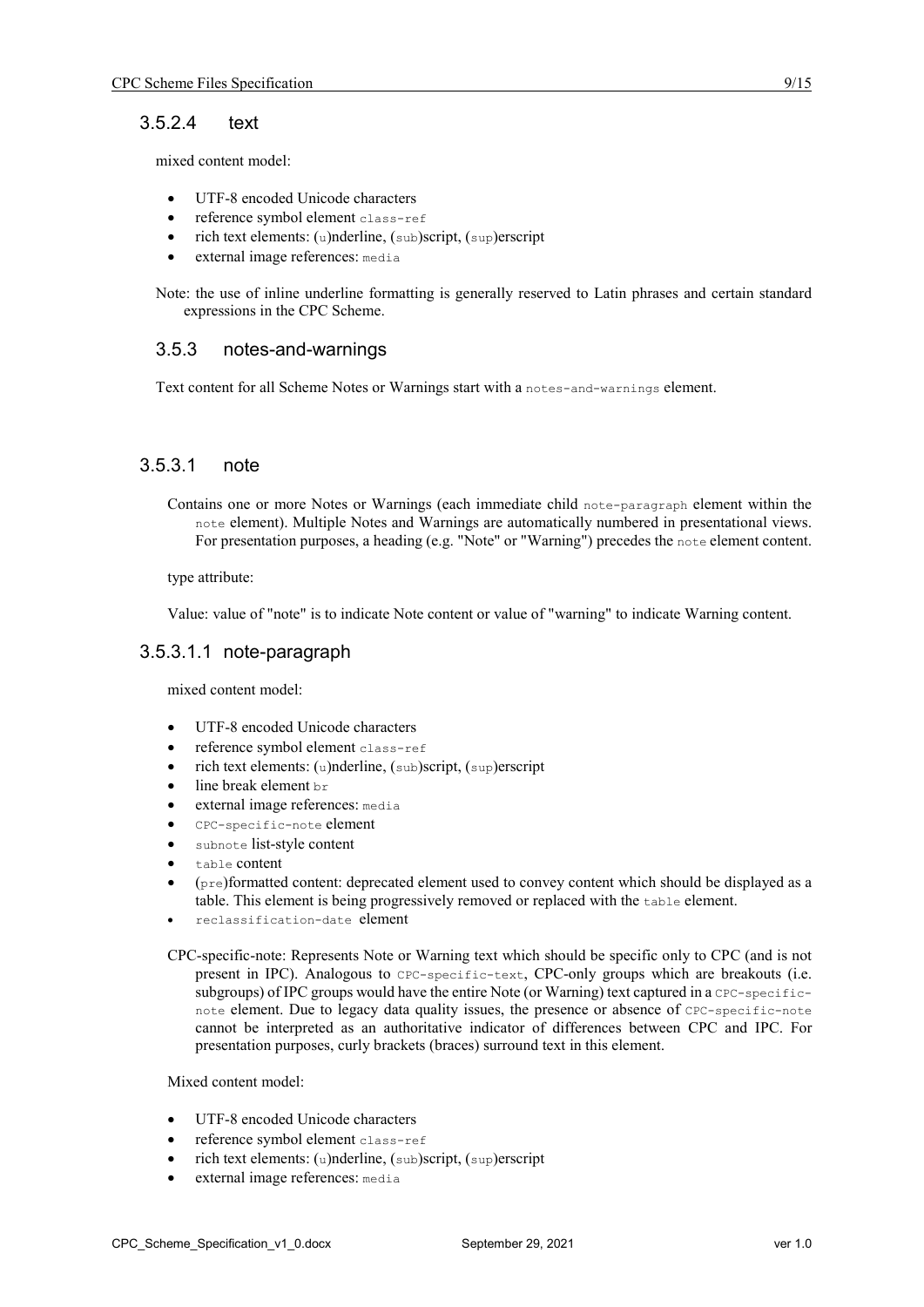- nested lists: subnote
- nested table
- subnote: nested list within a Note. Each list-item is contained in one or more note-paragraph elements. The list style is indicated with the type attribute. Possible type attribute values are "bullet", "Alpha" (uppercase), "alpha" (lowercase), "Roman" (uppercase), "roman" (lowercase), and "number".
- table: nested table content within a Note or Warning. Contains one or more  $_{\text{row}}$  elements, which in turn contain table cell content in entry elements.
- entry: mixed content model:
	- o UTF-8 encoded Unicode characters
	- o reference symbol element class-ref
	- o rich text elements: (u)nderline, (sub)script, (sup)erscript
	- o external image references: media

Scheme Notes and Warnings share common content models, wherein the Warning content model is a subset of the content model used for Notes.

# 3.5.4 meta-data:

Not used.

#### **3.6 Common elements**

These elements are used within note and title elements described above.

- reference symbol element: class-ref
- rich text elements: (u)nderline, (sub)script, (sup)erscript
- external image references: media

#### 3.6.1 class-ref

A reference to a CPC entry by its classification symbol.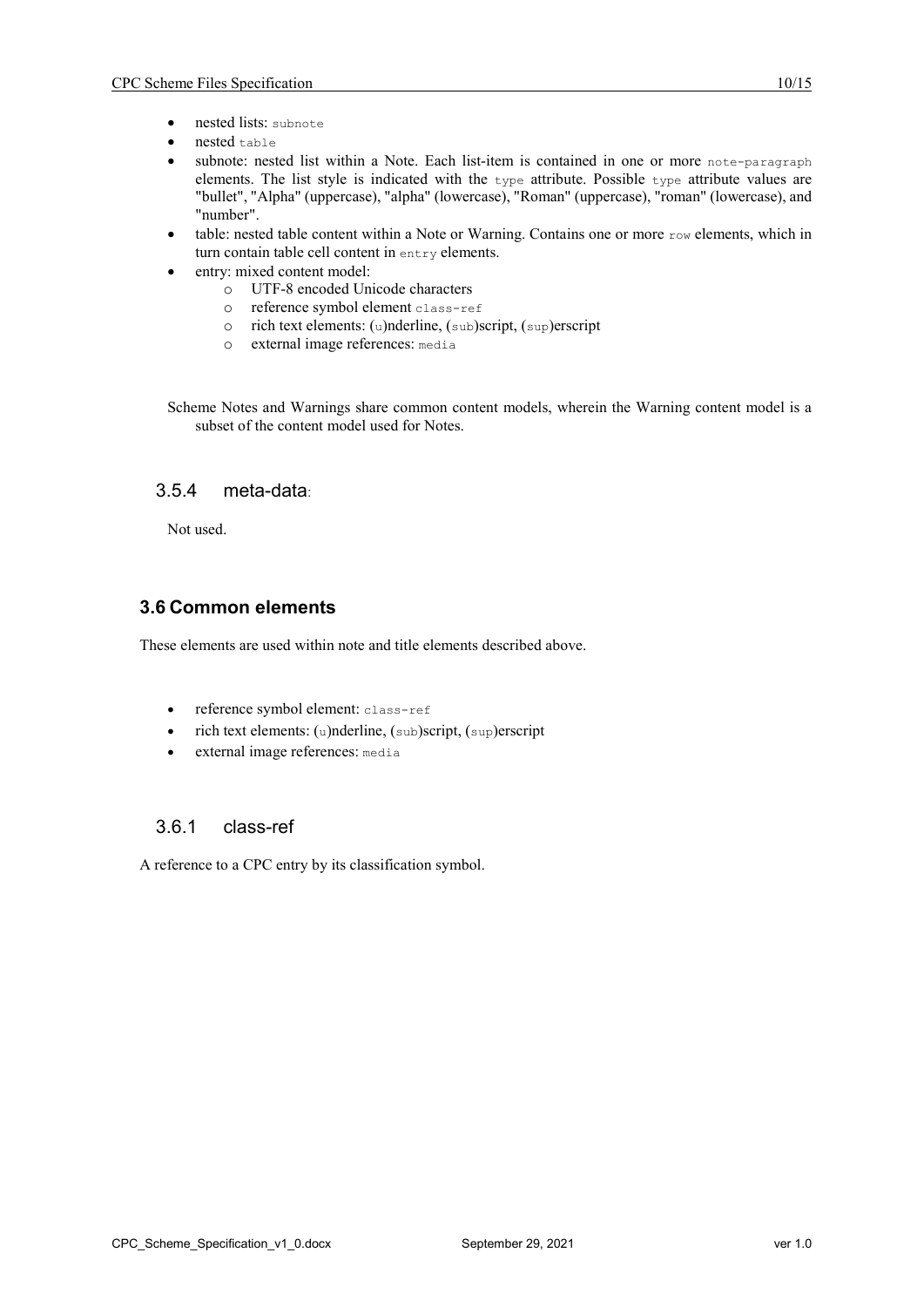# 3.6.1.1 CPC reference symbol properties

#### Classification scheme of origin

Name: scheme

Value: cpc, ipc, not-mapped.

Purpose: Indicates the classification system to which the referenced symbol belongs. Almost all reference symbols correspond to the CPC system.

In cases where CPC deviates from IPC, a Scheme Warning will provide details on this deviation from IPC. In this case, references to symbols in the IPC system which are not adopted in the CPC system have a value of 'ipc'.

References to symbols which do not correspond to valid CPC entries are set to 'not-mapped', and are being progressively removed or replaced with valid reference symbols.

#### 3.6.2 media

A reference to an image

#### Image properties

#### 3.6.2.1 alternative text

Name: alt

Value: Contains alternative text describing the image.

#### 3.6.2.2 image file name

Name: file-name

Value: Contains the image file name (following the convention: "cpc-sch-<subclass>-<####>.ext", where ext refers to the extension corresponding to the image type).

#### 3.6.2.3 image id

Name: id

Value: identifier associated with the image.

# 3.6.2.4 image file type

Name: type

Value: Indicates the image type: 'gif', 'jpeg', 'tif', 'bmp', 'png', or 'unknown'. Typical Scheme images correspond to gif type.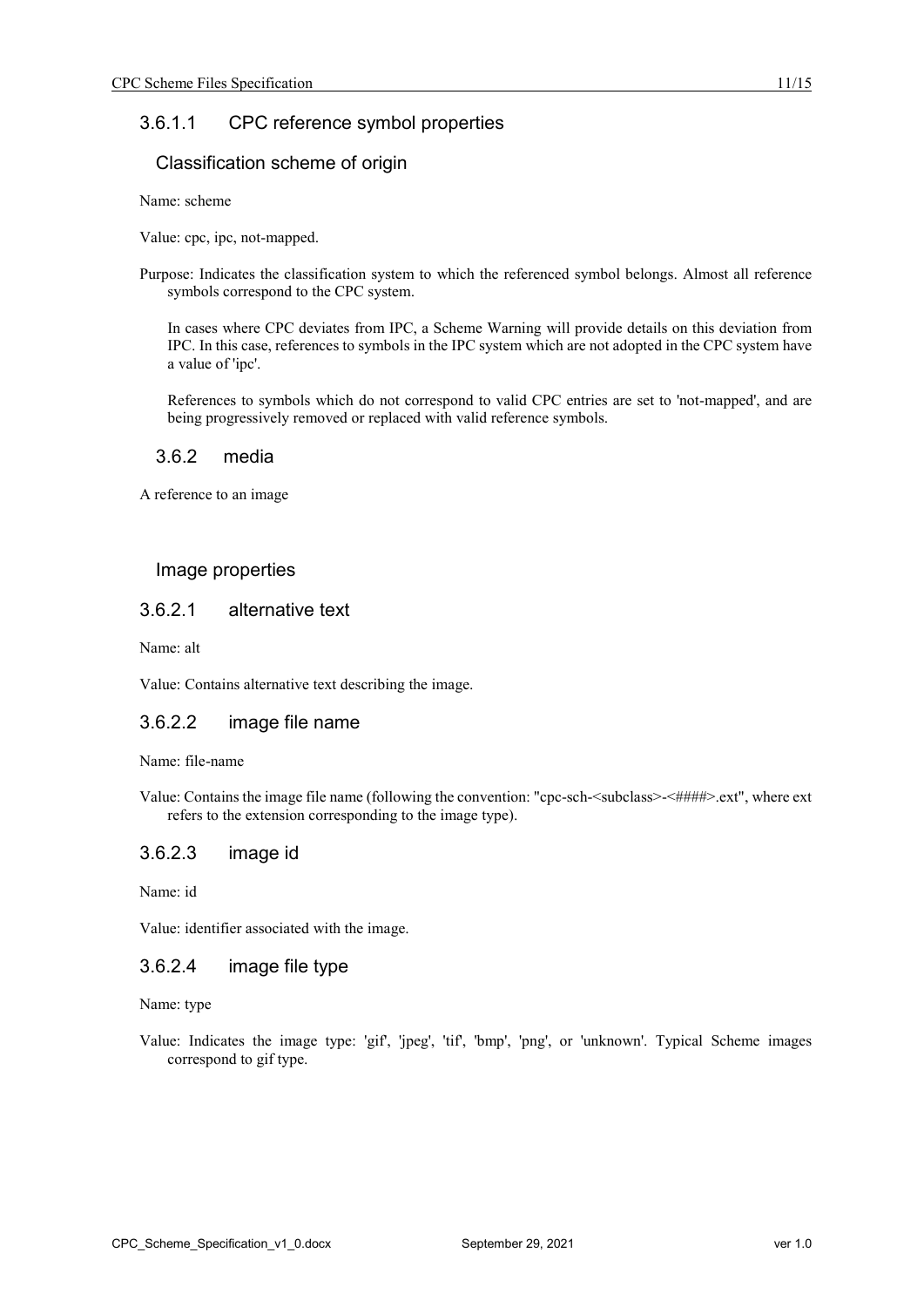## **3.7 Use of special characters for the representation of chemical bonds**

The following characters/images are derived from IPC convention, and describe the intended representation of chemical bonds when they appear inline in Scheme titles or Notes

| (em dash), represented as "—"                                                                                                                                                                                              | simple bond in inline chemical formulae                |
|----------------------------------------------------------------------------------------------------------------------------------------------------------------------------------------------------------------------------|--------------------------------------------------------|
| $=$ (equal sign)                                                                                                                                                                                                           | double bond in inline chemical formulae                |
| $\equiv$ (identical to sign), represented as "≡"                                                                                                                                                                           | triple bond in inline chemical formulae                |
| $\}$ (image only, corresponding to llinkthree.gif<br>used in IPC)                                                                                                                                                          | left triple hydrogen bond in inline chemical formulae  |
| $\frac{1}{2}$ (image only, corresponding to rlinkthree.gif<br>used in IPC)                                                                                                                                                 | right triple hydrogen bond in inline chemical formulae |
| l(image, corresponding to llinkt.gif used in IPC)<br>or special character such as right-pointing angle<br>bracket, represented as " $&\#9002$ ;", or > (greater<br>than), represented with reserved entity ">"             | left double hydrogen bond in inline chemical formulae  |
| $\langle$ (image, corresponding to rlinkt.gif used in<br>IPC) or special character such as left-pointing<br>angle bracket, represented as " $&\#9001$ ;", or <<br>(less than), represented with reserved entity<br>" $<$ " | right double hydrogen bond in inline chemical formulae |

# 4. NOTABLE DIFFERENCES FROM IPC SCHEME XML

- IPC Warnings are stored separately from the Scheme. In CPC, Warnings are considered to be part of the Scheme content, and therefore are included in the scheme data files.
- IPC Notes and Guidance/Subsection headings are considered "non-structured" entries. As such, an IPC Note may encompass a range of symbols. Where such Notes also adopted in the CPC Scheme, they have been relocated to a single symbol (or guidance heading) entry, as all entries in CPC are "structured" and anchored in the Scheme hierarchy.
- The IPC Scheme includes indexing codes (ipcEntry with kind attribute value "I"). Where these codes are adopted into CPC, the symbol number corresponds to a 2000-series group number, and corresponding attributes additional-only and breakdown-code are set to "true".

# 5. SAMPLES

#### **5.1 Section entries with links to subclasses**

```
<classification-item breakdown-code="false" not-allocatable="true" level="4"
   additional-only="false" sort-key="B04" date-revised="2019-05-01"
   status="published">
        <classification-symbol>B04</classification-symbol>
        <class-title date-revised="2019-05-01">
            <title-part>
                <text>CENTRIFUGAL APPARATUS OR MACHINES FOR CARRYING-OUT 
   PHYSICAL OR CHEMICAL PROCESSES</text>
            </title-part>
        </class-title>
        <classification-item breakdown-code="false" not-allocatable="true"
   level="5" additional-only="false" link-file="cpc-scheme-B04B.xml"
   sort-key="B04B" definition-exists="true" date-revised="2018-08-01"
   status="published">
```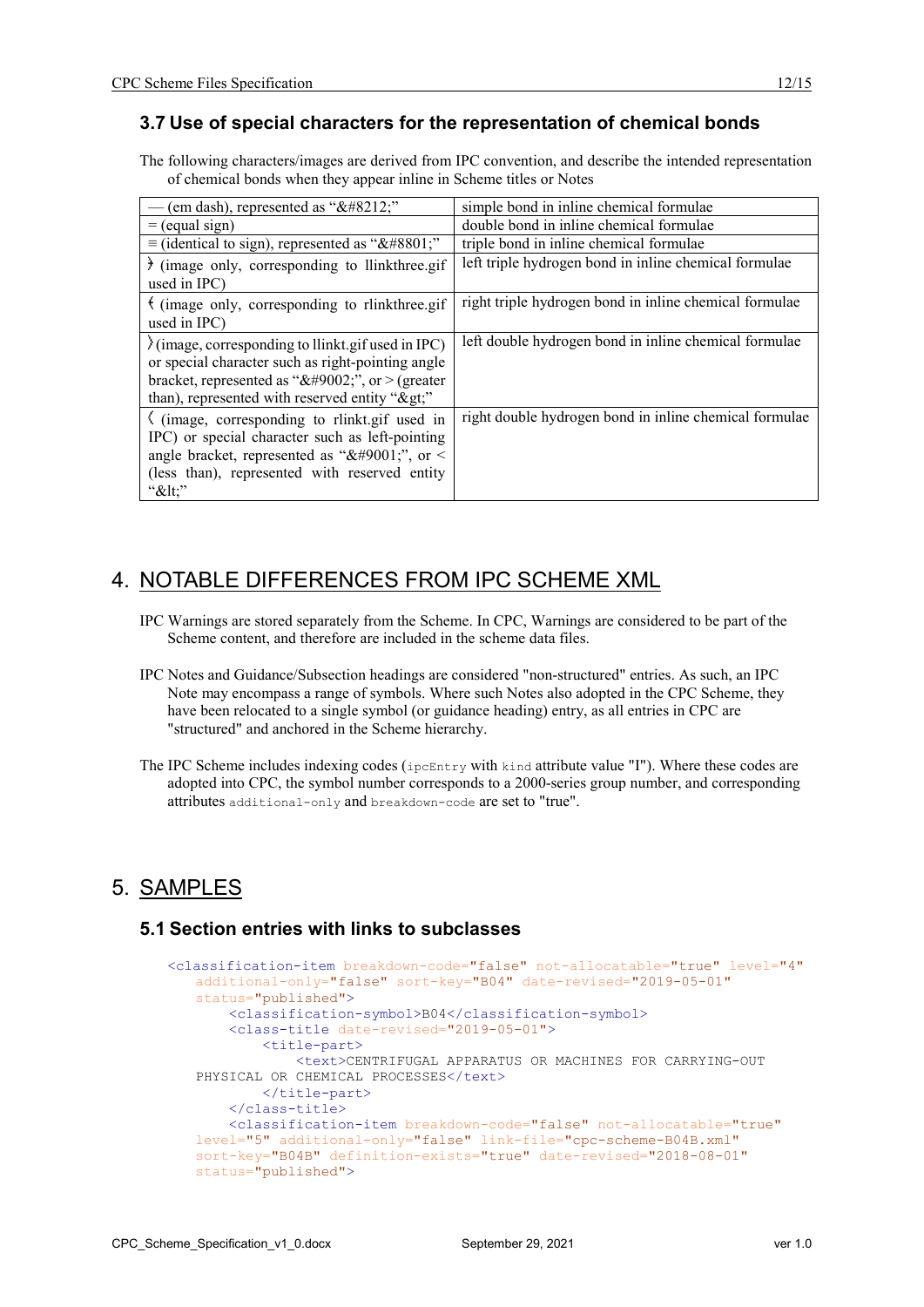```
 <classification-symbol>B04B</classification-symbol>
            <class-title date-revised="2013-01-01">
                 <title-part>
                    <text>CENTRIFUGES </text>
                     <reference>
                         <text>high-speed drum mills <class-ref
   scheme="cpc">B02C19/11</class-ref>; domestic spin driers <class-ref
   scheme="cpc">D06F</class-ref>; analysing, measuring or monitoring
   physical or chemical properties of samples during centrifuging, 
   <u>see</u> the relevant subclasses for these procedures, e.g. <class-ref
   scheme="cpc">G01N</class-ref></text>
                    \langle/reference>
                </title-part>
            </class-title>
            <notes-and-warnings date-revised="2013-01-01">
                 <note type="note">
                    <note-paragraph>This subclass <u>covers</u> machines or 
   apparatus for separating, mixing, drying, extracting, purifying, or like 
   treating in which centrifugal effects are generated by rotary bowls or 
   other rotors. Where such machines or apparatus involve pumping effects, 
   such effects must be incidental or subsidiary to the treating. </note-
   paragraph>
                 </note>
                 <note type="warning">
                    <note-paragraph>In this subclass non-limiting references 
   (in the sense of paragraph 39 of the Guide to the IPC) may still be 
   displayed in the scheme.</note-paragraph>
               \langle/note>
            </notes-and-warnings>
        </classification-item>
</classification-item>
```
#### **5.2 Guidance headings and placeholder entries**

Machines for harvesting root crops

…

```
<classification-item breakdown-code="false" not-allocatable="true" level="6"
   additional-only="false" sort-key="A01D13/00" date-revised="2013-01-01"
   status="published">
        <classification-symbol>A01D13/00</classification-symbol>
        <class-title date-revised="2013-01-01">
            <title-part>
                <text>Machines for harvesting root crops</text>
           </title-part>
        </class-title>
        <classification-item breakdown-code="false" not-allocatable="false"
   level="7" additional-only="false" sort-key="A01D13/00"
   definition-exists="true" ipc-concordant="A01D13/00"
   c-set-base-allowed="false" c-set-subsequent-allowed="true"
   date-revised="2013-01-01" status="published">
            <classification-symbol>A01D13/00</classification-symbol>
            <class-title date-revised="2013-01-01">
                <title-part>
                    <text>Diggers, e.g. potato ploughs</text>
                </title-part>
            </class-title>
        </classification-item>
   …
   </classification-item>
```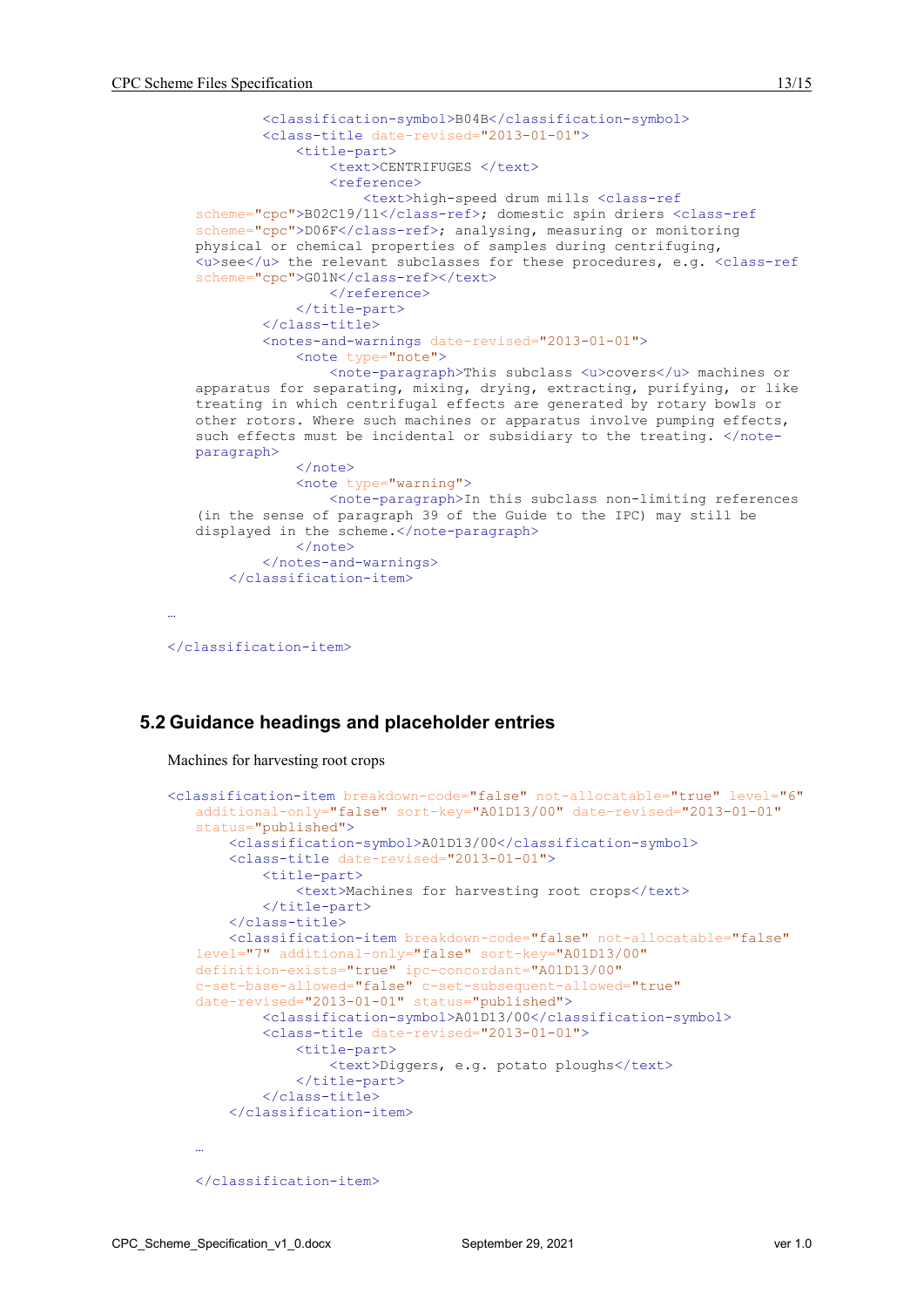Placeholder (indicated by horizontal bar when preceded by a guidance heading)

```
<classification-item breakdown-code="false" not-allocatable="true" level="6"
   additional-only="false" sort-key="F02M21/00" date-revised="2019-02-01"
   status="published">
        <classification-symbol>F02M21/00</classification-symbol>
        <classification-item breakdown-code="false" not-allocatable="false"
   level="7" additional-only="false" sort-key="F02M21/00"
   definition-exists="true" ipc-concordant="F02M21/00"
   c-set-base-allowed="false" c-set-subsequent-allowed="true"
   date-revised="2021-01-01" status="published">
            <classification-symbol>F02M21/00</classification-symbol>
            <class-title date-revised="2013-01-01">
                <title-part>
                    <text>Apparatus for supplying engines with non-liquid 
   fuels, e.g. gaseous fuels stored in liquid form</text>
                </title-part>
            </class-title>
    ...
    </classification-item>
   </classification-item>
```
#### **5.3 Main trunk symbol entries**

```
<classification-item breakdown-code="false" not-allocatable="false"
level="10" additional-only="false" sort-key="C01F17/241"
definition-exists="false" ipc-concordant="C01F17/241"
c-set-base-allowed="false" c-set-subsequent-allowed="true"
date-revised="2020-01-01" status="published">
     <classification-symbol>C01F17/241</classification-symbol>
     <class-title date-revised="2020-01-01">
         <title-part>
             <text>containing two or more rare earth metals, e.g. 
NdPrO<sub>3</sub> or LaNdPrO<sub>3</sub></text>
         </title-part>
     </class-title>
     <notes-and-warnings>
         <note type="warning">
             <note-paragraph warning-type="reclass-destination">Group <class-
ref scheme="cpc">C01F17/241</class-ref> is incomplete pending 
reclassification of documents from group <class-ref
scheme="cpc">C01F17/206</class-ref>. <br/> <br/> <br/> <br/>class-ref
scheme="cpc">C01F17/206</class-ref> and <class-ref
scheme="cpc">C01F17/241</class-ref> should be considered in order to perform 
a complete search.</note-paragraph>
         </note>
     </notes-and-warnings>
</classification-item>
```
#### **5.4 Indexing code entries**

Breakdown indexing code

```
<classification-item breakdown-code="true" not-allocatable="false"
   level="10" additional-only="true" sort-key="G01K3/145"
   definition-exists="false" ipc-concordant="G01K3/14"
   c-set-base-allowed="false" c-set-subsequent-allowed="true"
   date-revised="2013-01-01" status="published">
        <classification-symbol>G01K2003/145</classification-symbol>
        <class-title date-revised="2013-01-01">
            <title-part>
                <CPC-specific-text>
                    <text>Hotspot localization</text>
                </CPC-specific-text>
```